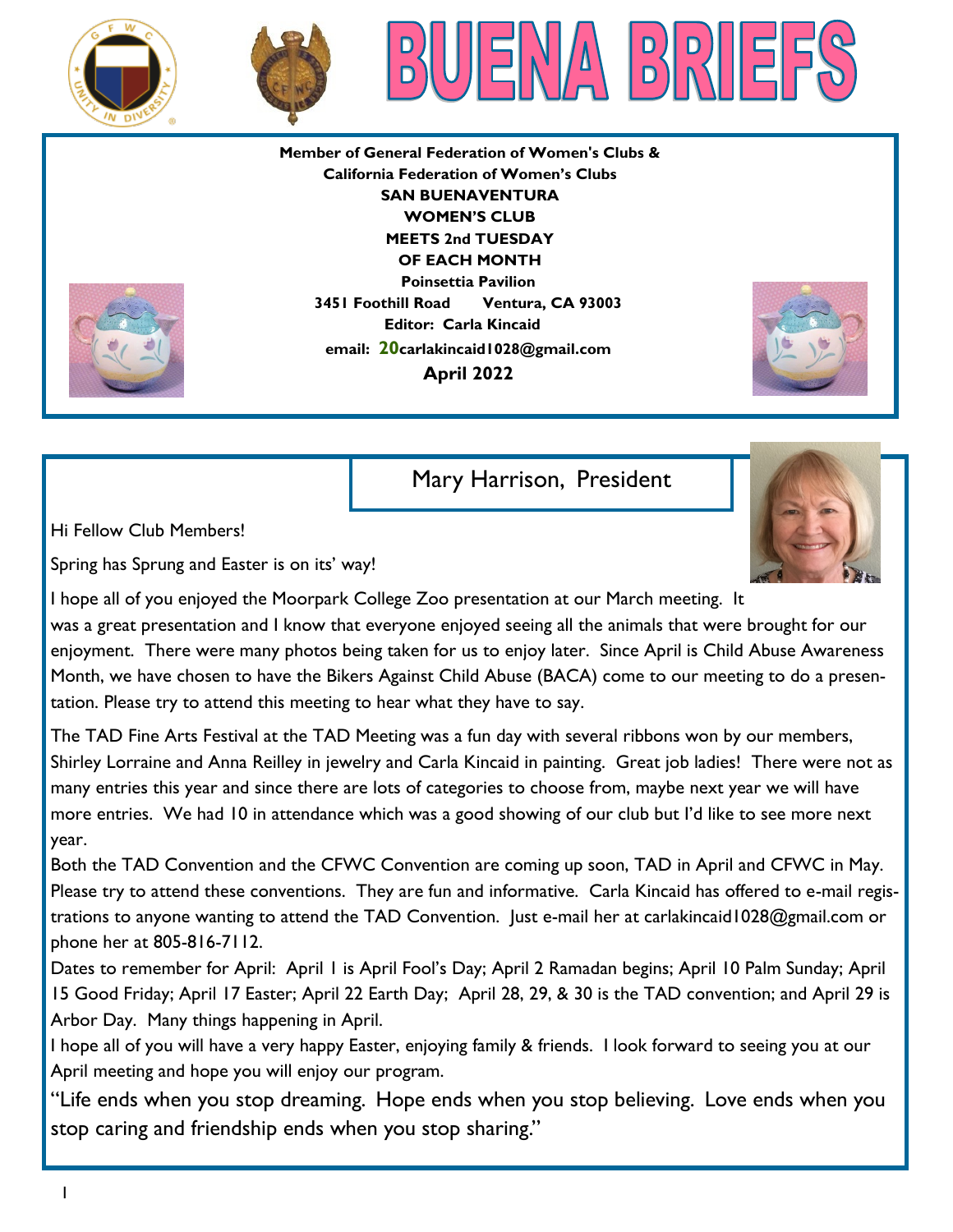### **66th ANNUAL T.A.D. CONVENTION!**

Date: April 29 & 30, 2022

Where: **Four Points Sheraton Ventura Harbor 1050 Schooner Drive Ventura, CA**  Cost: \$30.00 Includes: Continental Breakfast All-inclusive workshops Dynamic CFWC Guest Speaker Canine Companions!



Friday Evening Presidential-elect's Reception & Installation Dinner

How lucky are we to live in the city that hosts the 66th Annual T.A.D. Convention. This is the perfect time to see what T.A.D. does. Always guaranteed to have fabulous, motivating speakers, make new friends, enjoy your club at a new level.

#### **See Carla Kincaid for your reservation.**

Deadline for Convention Reservation: April 19, 2022

# T.A.D…...WHAT IS T.A.D.????

Do You Know? TIERRA ADORADA DISTRICT Now you know

SAN BUENAVENTURA WOMEN'S CLUB IS PART OF T.A.D. Your membership to SBWC Includes membership to T.A.D.

Our next T.A.D. meeting will be March 22, 2022 Poinsettia Pavilion Reservation Deadline March 16, 2022



### **PENNIES 4 PINES**

Thank you for your generous donations. Continue to bring in your change or even a check.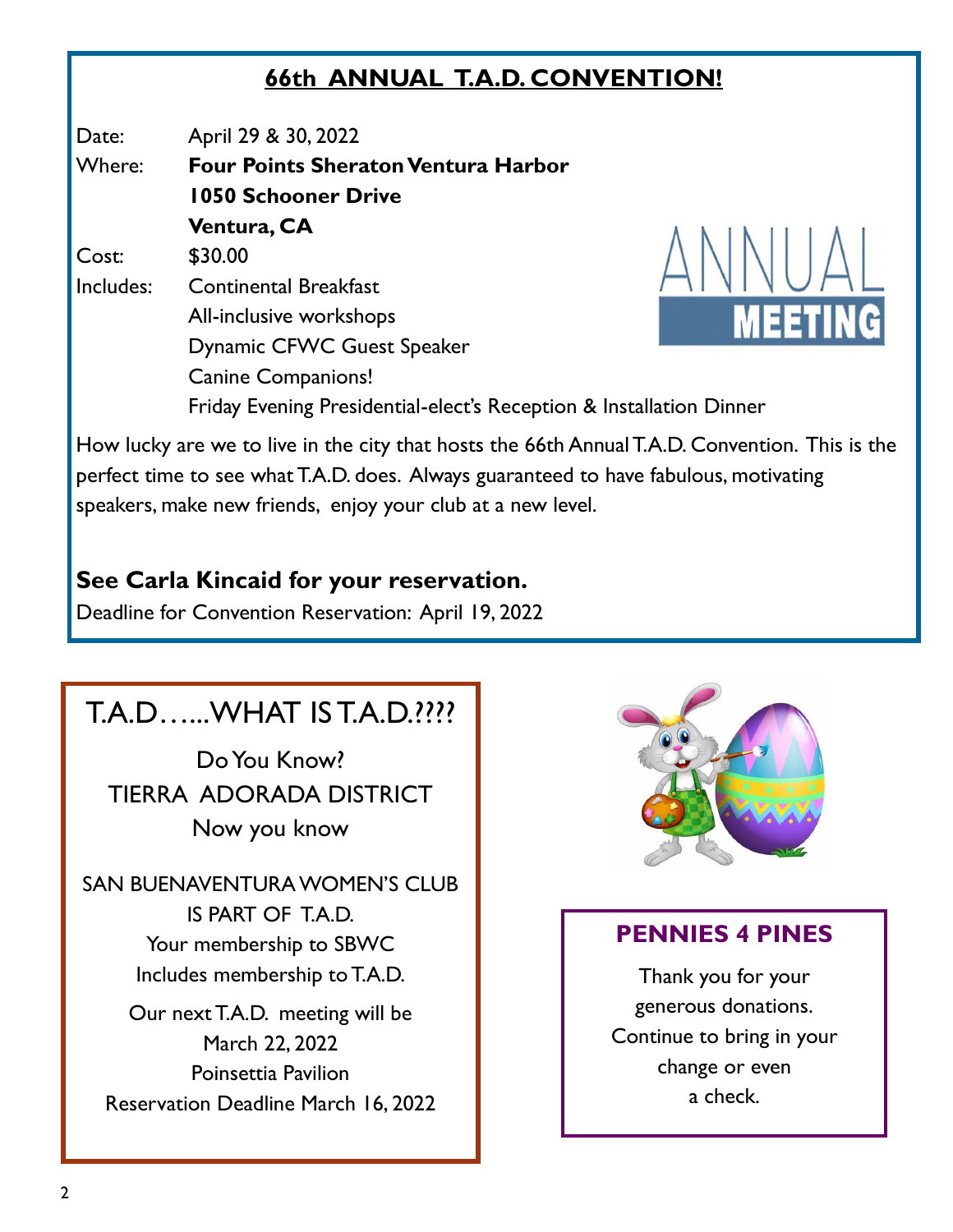





**CANASTA**

Contact Joan J For reservations April 15, 2022 12:00 PM





Food Items for

### **Project UNDERSTANDING**

Condiments: Mayo, Ketchup, and Mustard Any other nonperishable items may also be donated. Please leave at the table on the left side of entrance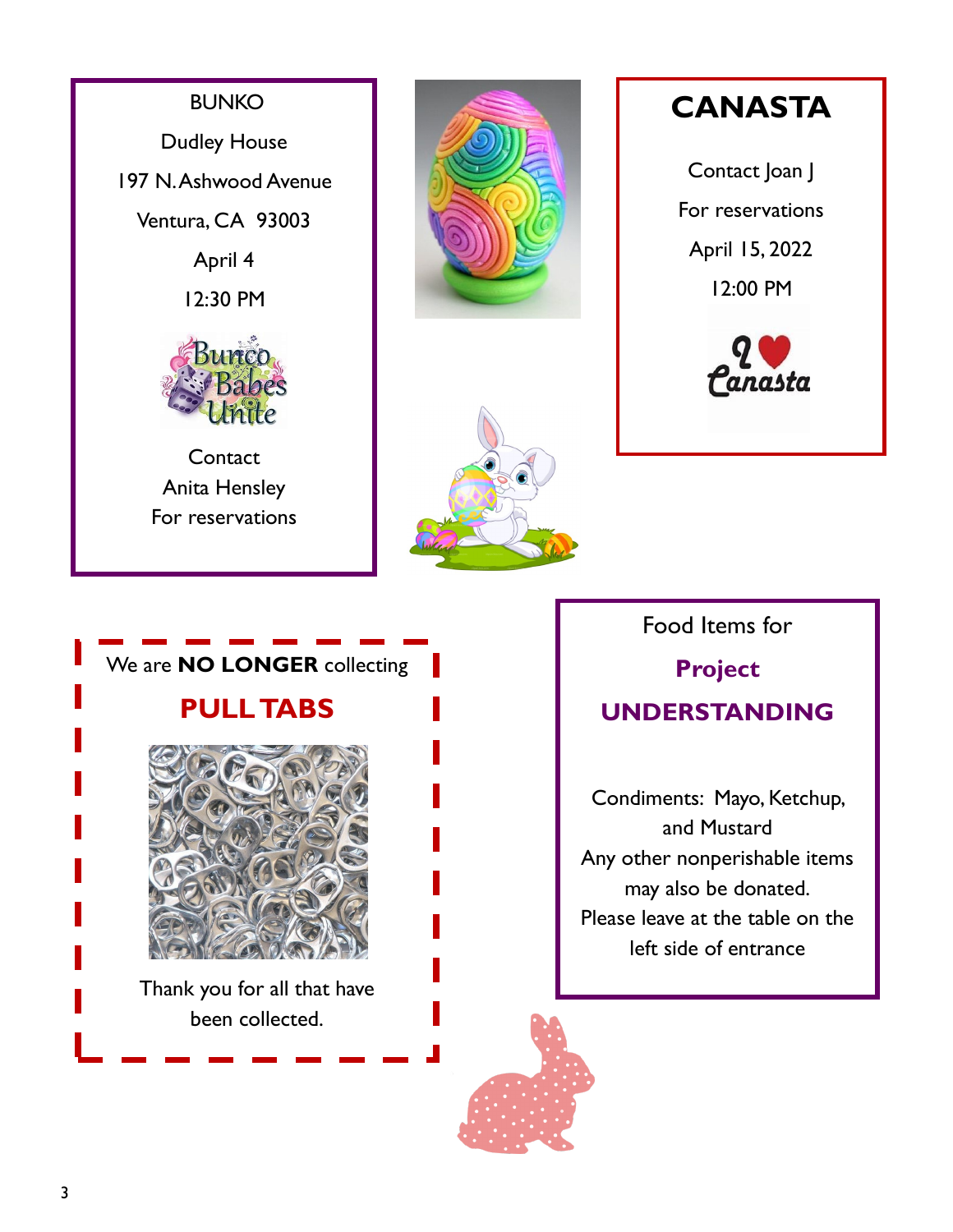

**MEETING LOCATION Grace Bible Church 936 W. 5th Street Oxnard May 13, 2022**

**9:30-11:30 (please arrive early to sign in & remember to sign in with SBWC) Our Shop for Fun Dough Sponsors (Don't forget the secret word)**

Budget Blinds - Brian Hunt (805) 850-7251 / (805) 305-3459 Dapple Destinations - Dana Apple (805) 304-4540 California Superior Mortgage—John Wotawa 805/630-6610 Creative Memories - Rita Trejo (805) 512-1384 Century 21/ Joanne Wotawa - (805) 630-6613 Equity Management - Richard Sulc (805) 208-9563 or Tyler Tran (626) 616-0588 Green Thumb Nursery - Dave Nichols, Ventura - (805) 642-8517 Home Helpers—Leigha Heath 805/795-7621 Marie Callendar Restaurant - Camarillo only (805) 987-5580 Young Living Essential Oils - Lacey Calhoun (310) 467-7183 Open Mortgage - Carlos Camargo (805) 985-2808 or (818) 324-3802 Pampered Chef -Vera Lynn - (805) 760-8412 Rebecca Grosch, Wills and Trusts - (818) 334-9133 State Farm Insurance - Ryan Rummelhoff (805) 553-0355 Thousand Oaks Mattress—805/496-0724